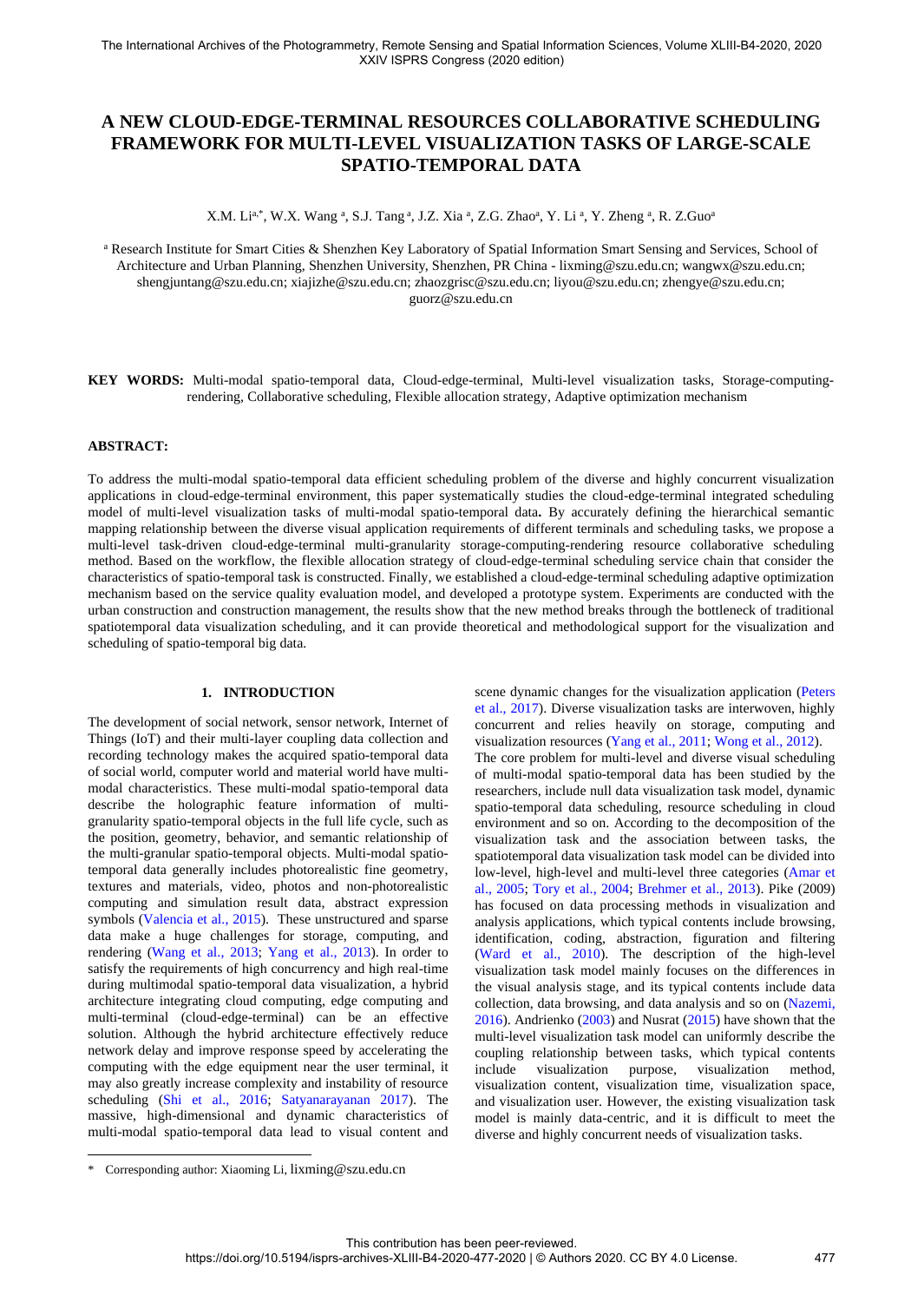Efficient spatio-temporal data dynamic scheduling method is the key to realizing high performance large-scale spatiotemporal data visualization and other applications. For largescale terrain rendering, mainly by constructing a terrain pyramid and dynamically scheduling terrain tiles of different resolutions to achieve high efficient and high fidelity terrain scheduling and visualization (Kang et al., 2010; Strugar et al., 2009). At the same time, a multi-level of detail model has been construct to solve the visualization of the urban 3D model with uneven spatial distribution, and the Out-of-Core Rendering technology is used for scheduling and visualization (Mason et al., 2001; Li et al., 2011; Biljecki et al., 2014). The performance of existing visualization and scheduling methods of spatiotemporal scenes mainly rely on the spatial index, dynamic data scheduling and data simplification and other optimization methods (Chen et al., 2015; Maglo et al., 2015; Petring et al., 2013). However, the most of existing visualization and scheduling methods are mainly focused on graphical algorithms, which lacks collaborative scheduling of visualization system resources. Generally, the existing spatio-temporal data scheduling schemes are mainly based on the optimization of graphics algorithms, which can take into account the diversified network environment and the differences in visualization equipment to a certain extent. However, the scene organization method determines that the spatio-temporal scene data needs to be processed according to a specific organization form, resulting in a fixed scene representation. At the same time, this scheduling method optimized by graphics can no longer meet the needs of diversified visualization for diverse computing platforms and access terminals (Evans et al., 2014; Evangelidis et al., 2014; Hähnle et al., 2015).

In the cloud environment, storage, computing, and rendering resources are integrated into a huge virtual resource pool. According to the demand for resources, multiple computing nodes, which can be instantiated in the resource pool. Then, tasks such as data analysis and computing, and scene rendering are distributed and run on different computing nodes in the form of services or applications. How to allocate tasks with different resource requirements to various computing nodes and the dynamic expansion of computing nodes have become a research hotspot in resource scheduling in the cloud environment, thereby improve load balancing and maximize task execution efficiency with the premise of satisfying user service quality. There are two types of resource scheduling in the cloud environment: traditional resource scheduling and heuristic scheduling. Although the traditional resource scheduling method has a simple algorithm and low computing cost, its performance and flexibility are not high enough, which unsuitable for complex network environments and task scheduling with complex relationships between subtasks. Although the heuristic scheduling algorithm is an effective method to find the multi-objective optimal solution, there are still some defects. As the online video, augmented reality and virtual reality services spawned by the era of big data, more strict functions and performance requirements for caching, delay, policy control are put forward. Although the cloud computing has logical resource concentration advantage, rely on heavy cloud computing that is far away from the user terminal will inevitably lead to a bottleneck effect. For the diverse and high-concurrency and high real-time application requirements of large-scale spatio-temporal data, optimizing the collaborative scheduling algorithm of resources under the cloud-edge-terminal hybrid architecture becomes very important (Chen et al., 2016; Shi et al., 2016).

In this paper, a new cloud-edge-terminal resources collaborative scheduling model for multi-level visualization of large-scale multi-modal data is proposed. Firstly, we systematically study the integrated scheduling model of cloud-edge-terminal for multimodal spatiotemporal data multi-level visualization tasks. This model accurately depicts the hierarchical semantic mapping relationships between the diversified visualization application requirements of different terminals and scheduling tasks. Then, a multi-granularity storage-computing-rendering resources collaboration method based on multi-level visualization task-driven is proposed. Finally, an adaptive taskdriven scheduling engine system is developed.

The remainder of this paper is organized as follows. Section 2 describes the system and method. Section 3 presents the related experiments. Section 4 summarizes this work and discusses future research directions.

## **2. METHOD**

#### **2.1 Cloud-edge-terminal resources collaborative scheduling model**

In general, there are three characteristics of multi-modal spatiotemporal data in cloud-edge-terminal application environment, stored in the cloud center, accelerated computing at the edge server and used in multi-terminal applications. As the traditional spatio-temporal data visualization scheduling mainly foucs on the single spatio-temporal scene display task, it cannot meet the needs of multi-terminal diversified visualization applications. Aiming at the limitation, a cloud-edge-terminal integrated scheduling model for multi-modal spatio-temporal data multi-level visualization tasks is proposed. The integrated scheduling model is shown in Figure. 1. There are three steps involved in the cloud-edge-terminal resources collaborative scheduling model.

## **2.1.1 Construction of hierarchical semantic mapping relationship between the multi-level visualization tasks and scheduling tasks**

Based on the four dimensions of spatio-temporal data ( *Data* ), analytical computing model ( *Model* ), human-computer interaction ( *Interaction* ) and rendering ( *Render*) included in the visualization, the multi-modal spatio-temporal data visualization task can be denoted as:

 $VTask = \langle Data, Model,Interaction,Render \rangle$  (1)

where *VTask* = multi-modal spatio-temporal data visualization task

By constructing data browsing, data analysis and knowledge acquisition models in the multi-modal spatio-temporal data visualization requirements, the multi-modal spatio-temporal data visualization task is described in three levels: display visualization task which only includes data scheduling and scene rendering task, analytical visualization task and exploratory visualization task. Analytical visualization task mainly includes data scheduling, computing analysis and scene rendering task, whereas exploratory visualization task includes data scheduling, computing analysis, interactive computing and scene rendering task.

$$
VTask_v = \langle Data, Render \rangle
$$
  
\n
$$
VTask_A = \langle Data, Model, Render \rangle
$$
  
\n
$$
VTask_E = \langle Data, Model, Interaction, Render \rangle
$$
\n(2)

where  $VTask_V =$  display visualization task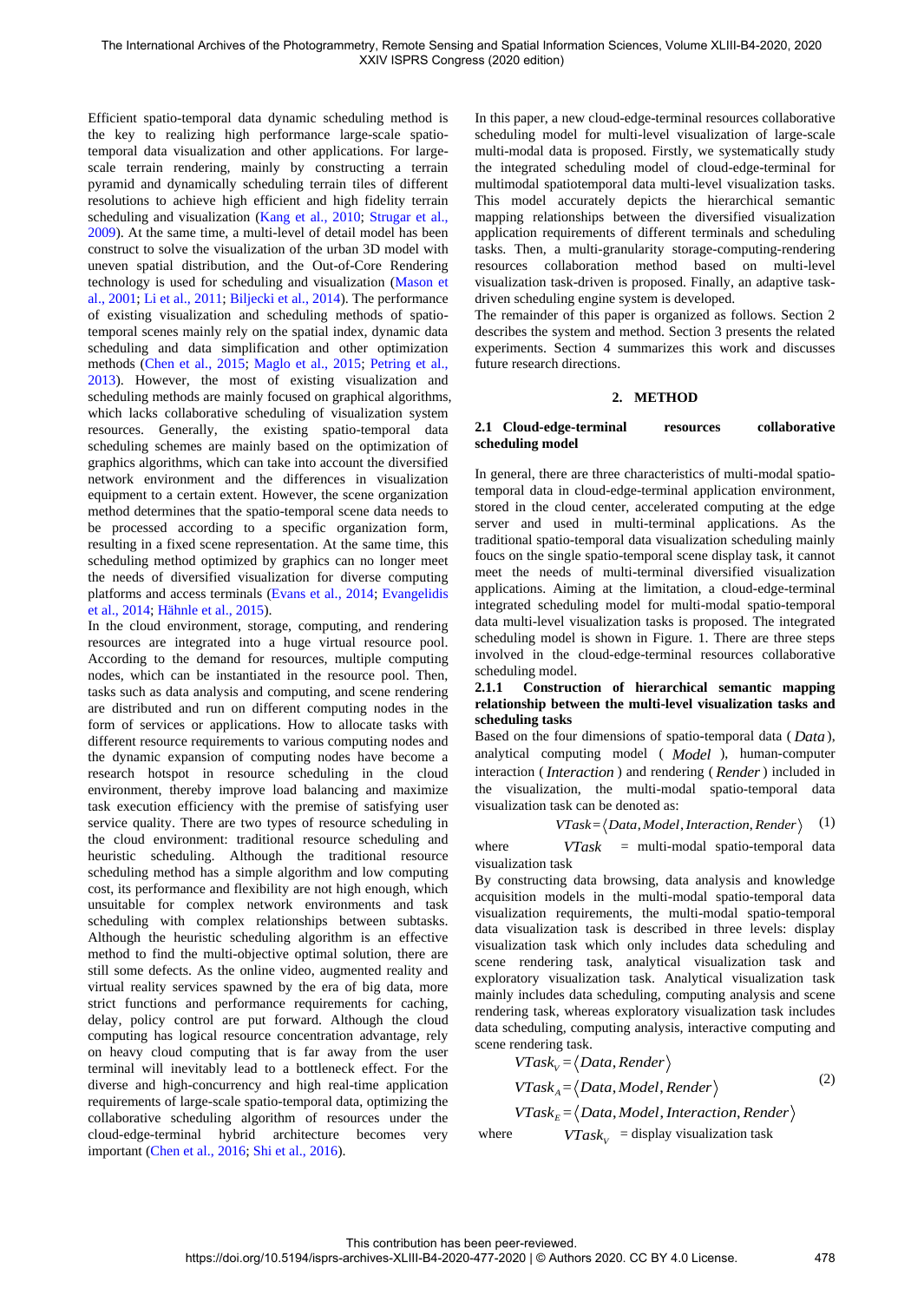The International Archives of the Photogrammetry, Remote Sensing and Spatial Information Sciences, Volume XLIII-B4-2020, 2020 XXIV ISPRS Congress (2020 edition)



Figure. 1 Integrated scheduling model of cloud-edge- terminal for multi-level visualization tasks

 $VTask_A$  = analytical visualization task

 $VTask_E$  = exploratory visualization task

According to the three levels of content contained in the multilevel visualization task model, the multi-level visualization task model can be described as:

$$
VTaskModel = \langle VTask_v, VTask_A, VTask_E \rangle \quad (3)
$$

Then, the system-level resources and spatio-temporal data scene optimization content on which the display, analytical, and exploratory visualization tasks in the multi-level visualization task model are defined. In order to realize the hierarchical semantic mapping of the multi-level visualization task to the scheduling task, we establish the dependency relationship between the multi-level visualization task and system resources and data content. The multi-level visualization task can be converted into multi-level scheduling task that include data scheduling task, computing analysis task, interactive computing task, and rendering task.

$$
STaskModel = \langle STask_D, STask_A, STask_I, STask_V \rangle \tag{4}
$$

where 
$$
STaskModel = \text{multi-level scheduling task}
$$
\n $STask_D = \text{data scheduling task}$ \n $STask_A = \text{computing analysis task}$ \n $STask_I = \text{interactive computing task}$ \n $STask_V = \text{rendering task}$ 

At the same time, display visualization task can be mapped to spatio-temporal data scheduling task and spatio-temporal data scene rendering task. Analytical visualization task add a spatiotemporal data computing and analysis task mapping compared to display visualization task. Compared to analytical visualization task, the exploratory visualization task further

includes the spatio-temporal data interactive computing task mapping.

$$
VTask_v = \langle STask_D, STask_v \rangle
$$
  
\n
$$
VTask_A = \langle STask_D, STask_A, STask_v \rangle
$$
  
\n
$$
VTask_E = \langle STask_D, STask_A, STask_I, STask_v \rangle
$$
  
\n(5)

**2.1.2 Fine-grained decomposition of scheduling tasks based on spatiotemporal semantic association** 

In order to reduce the complexity of the task and improve the balance and efficiency of the assignment of subsequent scheduled tasks, it is necessary to finely decompose the scheduling subtasks at different levels according to the spatiotemporal semantic association of multimodal spatiotemporal data. At the same time, consider decomposing the information interaction relationship between scheduling subtasks, constructing a combination of different levels of scheduling subtasks and nested task sets. Then, in order to reduce the degree of information interaction between the decomposed subtasks and improve the matching efficiency and accuracy of tasks and resources, the decomposed subtasks are grouped. Two factors should be considered when grouping, subtasks with high information interaction are classified into the same group as much as possible, and the workload of each group is balanced. Specifically, spatio-temporal data scheduling tasks can be subdivided into sub-tasks such as basic scene data scheduling, dynamic scene data scheduling, data scheduling required for computing analysis, and data scheduling required for interactive computing. The spatio-temporal data scene rendering tasks can be subdivided into sub-tasks such as basic scene rendering, dynamic scene rendering, scene interactive rendering, etc. For space-time data computing and analysis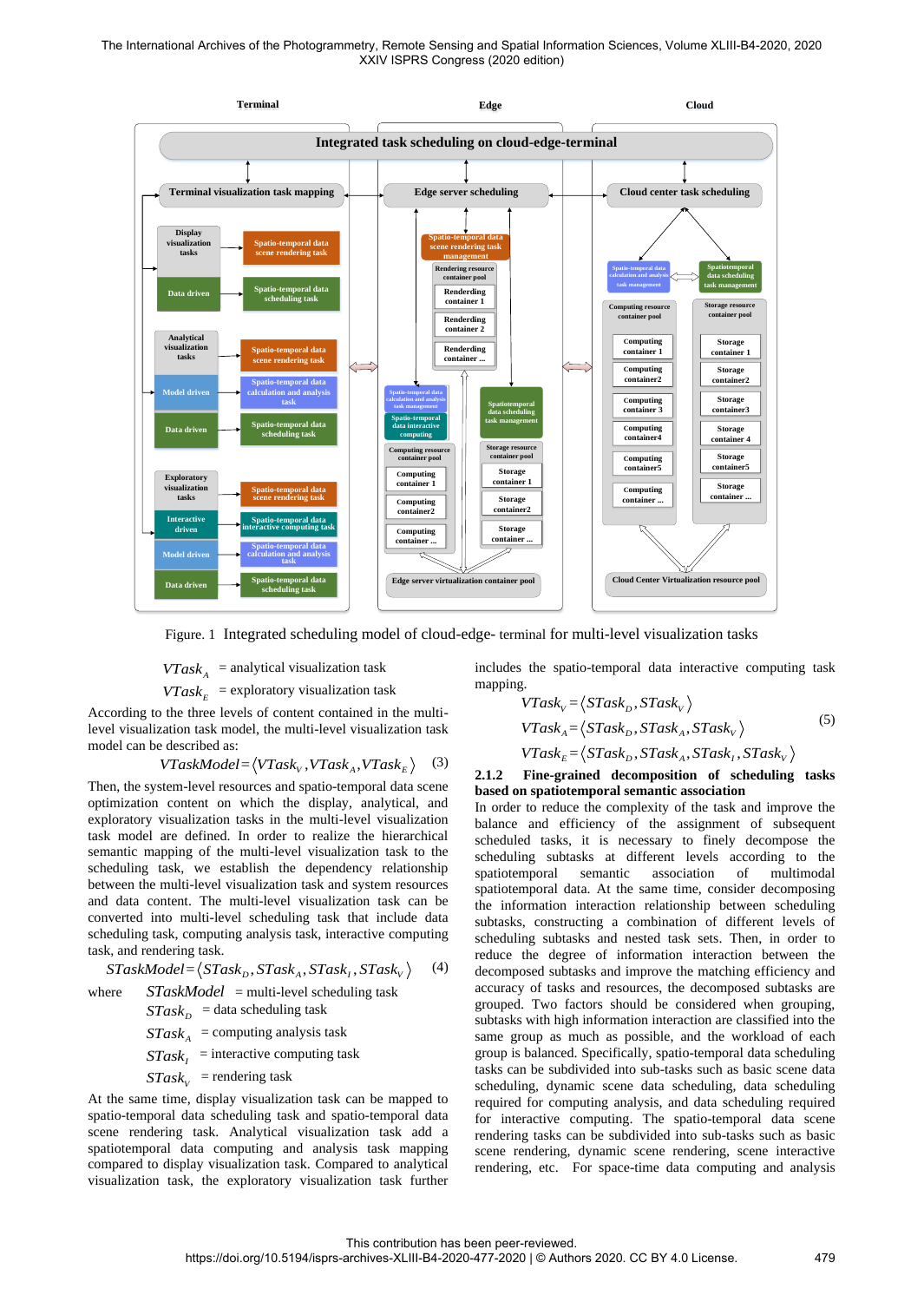tasks and interactive computing tasks, fine-grained decomposition is required according to data content and computing analysis content. The data required for computing generates the corresponding data scheduling task, and the result generated by the computing is converted into the corresponding scene rendering task.

## **2.1.3 Cloud-edge-terminal integrated scheduling model and workflow**

According to the characteristics of multi-modal spatio-temporal data in the cloud-edge-terminal application environment, the storage resources, computing resources and rendering resources on the cloud side can be described as:

$$
Resource = \langle Res_D, Res_C, Res_V \rangle \tag{6}
$$

where  $Res_D$  = storage resources

 $Res_C$  = computing resources

 $Res<sub>V</sub>$  = rendering resources

The storage resources mainly perform data scheduling tasks, whereas computing resources mainly perform computing analysis and interactive computing tasks. The rendering resources mainly perform rendering tasks. By building a task manager for integrated scheduling on the cloud-edge-terminal, the computing, storage and rendering resources on the cloudedge-terminal are scheduled in an integrated manner. The cloud-edge-terminal integrated scheduling model can be described as:

> <sup>=</sup> , *ResourceModel CloudResourceModel* (6)

, *EdgeResourceModel TerminalResourceModel*

where *CloudResourceModel* = Cloud centre *EdgeResourceModel* = Edge server

## *TerminalResourceModel* = User terminal resources

The cloud centre mainly provides computing and storage resource functions, and performs computing analysis, interactive computing and data scheduling task. The edge server mainly provides computing, storage and rendering resource functions, and performs computing analysis, interactive computing, data scheduling and rendering tasks. The user terminal resources will vary greatly according to the differences between high-performance desktop terminals, lightweight mobile terminals, and virtual-augmented reality devices. After all, the cloud-edge-terminal integrated scheduling model can achieve a complete description of the storage, computing and rendering resources of the cloud centre, edge server and user terminal resources. At the same time, the cloud-edge-terminal integration model establishes the corresponding relationship between these resources and different levels of scheduling tasks. Through the mapping relationship between these scheduling tasks and multi-level visualization tasks, the cloud-edgeterminal integration model realizes the construction of the dependency relationship between different levels of visualization tasks and cloud-edge-terminal storage, computing and rendering resources.

#### **2.2 Multi-granularity storage-computing-rendering resources collaboration method**

According to the characteristics and requirements of different levels of tasks, a multi-level task-driven cloud-edge-terminal multi-granularity storage and drawing resource collaborative scheduling method is designed. The new method enables the cloud-edge-terminal storage and drawing resources to collaboratively handle multi-level scheduling tasks such as spatio-temporal data scheduling, spatio-temporal data computing analysis, spatio-temporal data interactive computing, and spatio-temporal scene drawing. There are three steps

involved in the multi-granularity storage-computing-rendering resources collaboration method.

## **2.2.1 Construction of workflow for storage-computingrendering resources collaboration based on spatio-temporal semantics and distribution characteristics**

First of all, the infrastructure in cloud computing technology is used to gather the storage, computing and rendering resources distributed in the system to form a resource pool that can be allocated on demand. Then according to the spatio-temporal data reading and writing, analysis model and scene optimization to deal with the demand for resources. Multi-granular storage, computing and rendering services that can be dynamically configured and instantiated are published and managed by microservice architecture. Then, according to the requirements of spatio-temporal scene data and the demand for the operation of storage, computing and rendering resources, constructing a workflow for storage-computing-rendering resources collaboration based on spatio-temporal semantics and distribution characteristics. In addition, according to the spatiotemporal semantic association relationship and distributed storage characteristics of multimodal spatiotemporal data is handled. Task workflow include data scheduling tasks, scene rendering tasks, computing analysis tasks and interactive computing tasks and so on. Finally, establish a dynamic mapping relationship between the storage-computing-rendering resource collaborative scheduling workflow of cloud-edgeterminal and the multi-granularity storage-computing-rendering services of cloud-edge-terminal.

# **2.2.2 Dynamic construction of cloud-edge-terminal collaborative scheduling service chain based on workflow**

The collaborative scheduling workflow for storage-computingrendering resource on the cloud side provides a template process for multi-level scheduling tasks on the cloud-edgeterminal, such as task scheduling, resource allocation, and status monitoring. Based on the collaborative scheduling workflow at the cloud-edge-terminal, the multi-granularity storagecomputing-rendering service can be constructed as a collaborative scheduling service chain according to demand, which shown in Figure. 2. First, build a service chain with different granularity of storage-computing-rendering services as basic units, and these service units can be dynamically combined in the service chain. Then, according to the storage, computing and drawing task requirements involved in the scheduling task, the scheduling service chain combines the service units of multi-granular storage-computing-rendering services. Finally, the scheduling tasks of the scheduling service chain are automatically executed based on the scheduling workflow.

# **2.2.3 Flexible allocation strategy of scheduling service chain considering spatio-temporal characteristics**

The cloud-edge-terminal scheduling service chain not only needs to dynamically combine service units according to the requirements of scheduling tasks, but more importantly, it should provide a flexible service allocation mechanism. The flexible service allocation mechanism can allocate resources according to the scheduling tasks and cloud-edge-terminal resource load requirements, so as to quickly respond to various scheduling task requests of each user terminal. At the same time, due to continuous access to real-time data, interactive operation of spatio-temporal scenes and other reasons, changes in spatiotemporal scenes may cause mutations in scheduling tasks. Therefore, it is necessary to carry out special targeted task scheduling and resource allocation optimization for the scheduling service chain based on the characteristics of spatiotemporal tasks. Furthermore, we stablished a flexible allocation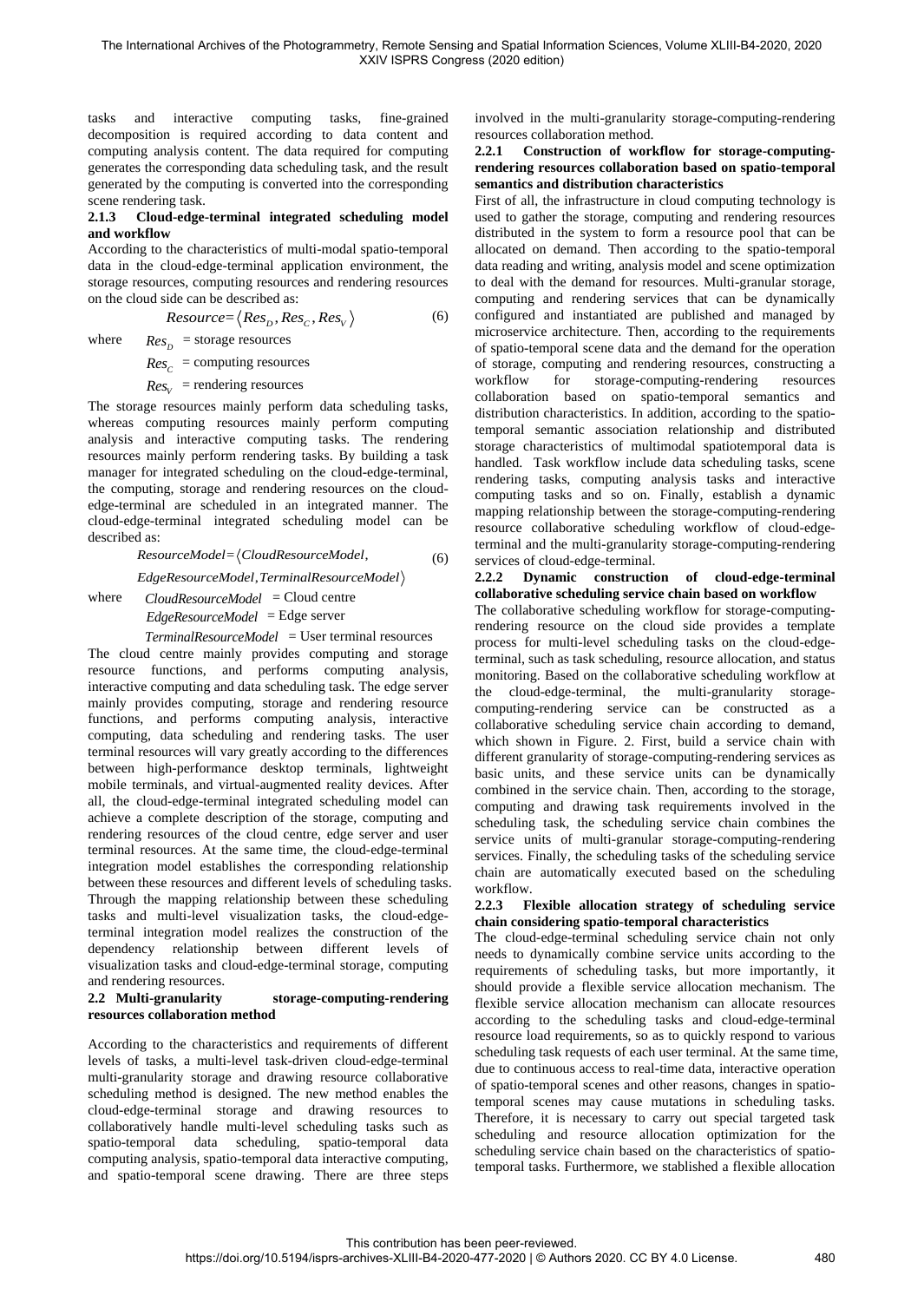

Figure. 2 Task driven multi-granularity storage-computing-rendering resources collaborative scheduling mechanism

## **3. EXPERIMENTAL ANALYSIS**

## **3.1 Cloud-edge-terminal resources collaborative scheduling prototype system construction**

Based on task-driven collaborative scheduling method of cloudedge-terminal multi-granularity storage-computing-rendering services, an adaptive and task-driven scheduling engine prototype system was developed. We built a distributed cloudedge-terminal hardware environment composed of diversified terminals (terminal), edge server cluster (edge), cloud center equipment (cloud) and network equipment for testing. A

microservice architecture with high performance, high availability and high scalability was built to realize decentralized governance in a high scalable cloud environment. We use the 3D model data of Shenzhen to build the 3D city scene, and dynamically access the IOT sensor data to build a multimodal spatio-temporal dataset. Aiming at different user terminals such as high-performance desktop terminal, lightweight mobile terminal and virtual / augmented reality terminal, three levels of visualization are used to verify the effectiveness of the cloud side collaborative scheduling prototype system in this paper. The cloud-edge-terminal microservice architecture of collaborative scheduling engine prototype system is shown in Figure. 3.



Figure. 2 The cloud-edge-terminal microservice architecture of prototype system

The traditional integrated GIS architecture has many problems, such as centralized deployment, high coupling between components, and difficult to maintain and continuously update. In this paper, the GIS microservice architecture is designed to realize decentralized deployment, loose coupling between services, decentralized governance in a highly scalable cloud environment, and significantly improve the agility and maintainability of multimodal spatiotemporal data visualization system iteration.

According to the idea of GIS microservice architecture, the traditional integrated service application architecture is decomposed into independent service clusters. Each service in the service cluster runs in its own process and uses a unified multilingual service description. Lightweight communication mechanism is used for data interaction between services and services. Thus, it can ensure the mutual invocation of heterogeneous services and support the independent deployment of services. At the same time, through the service registry to manage and track the call dependency relationship between services, we can realize the efficient management of multi granularity services with complex relationship.

The container management of microservices is shown in figure 4. Container technology is used to package the service and its dependent software running environment as image. Each service is packaged through docker container, and unified service arrangement and management are carried out through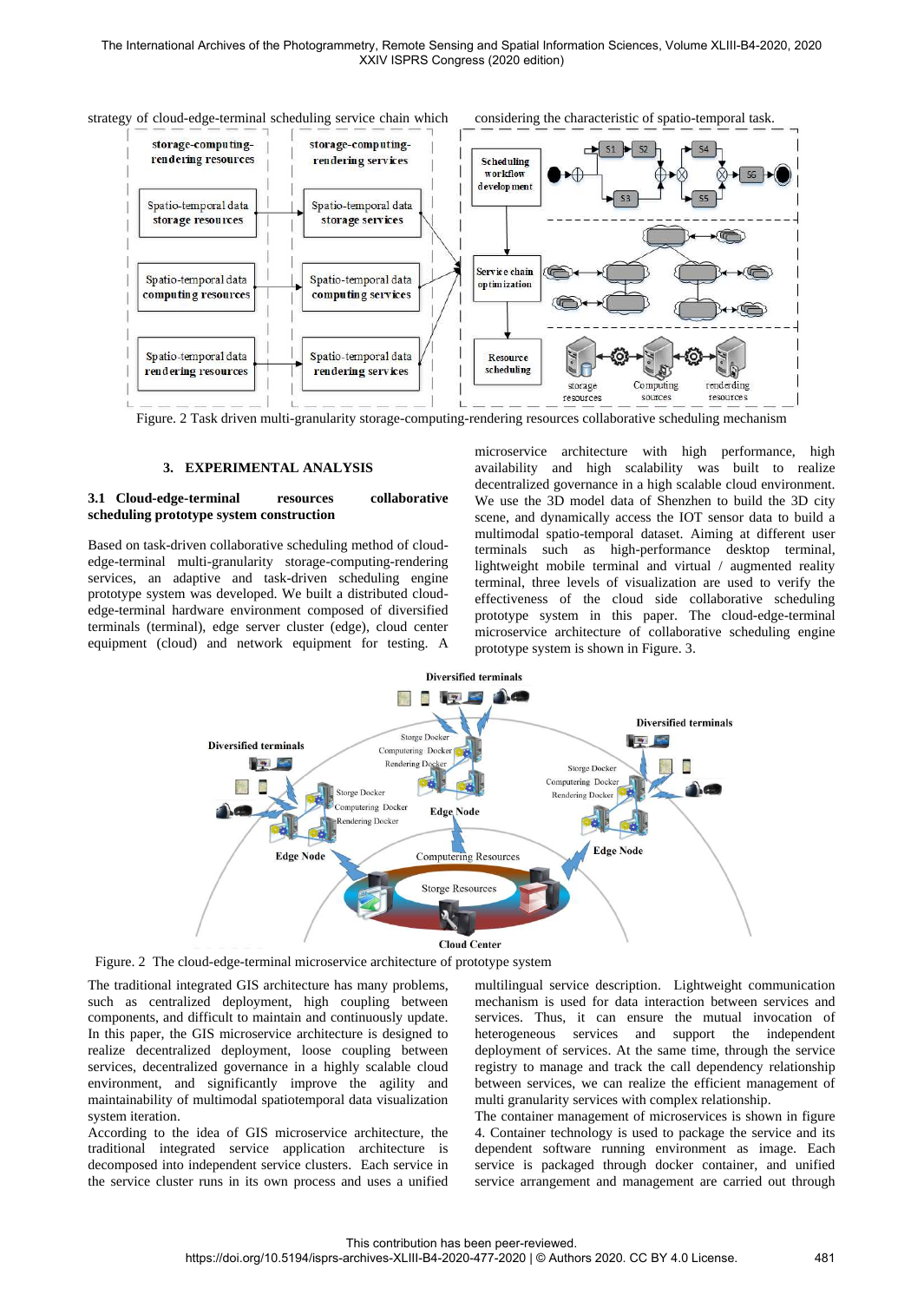kubernetes. At the same time, isito is used to build and manage the service mesh composed of mutual calls between microservices.



Figure. 4 Container management of microservices

# **3.2 Experimental application**

In this paper, a cloud side distributed hardware test environment is built, which is composed of diversified terminals (end), edge



(a) Large-scale 3D city scene visualization (b) City traffic flow simulation (c) Indoor fire evacuation simulation

server cluster (edge), cloud center equipment (cloud) and network equipment. Then, we simulate multi-user concurrency in multi-terminal to build a large-scale user high concurrency experimental test environment. At last, we test visualization capabilities for different terminals, such as high-performance desktop terminals, lightweight mobile terminals, virtual / augmented reality terminals, etc. Experiments show that the system can increase the number of service instances and improve the system throughput through horizontal expansion when the resource conditions allow. For different terminals, the system has the ability to store, compute and draw resources adaptively

In order to meet the needs of smart city construction, three typical cases are validated and analyzed: the visualization of large-scale 3D city scene visualization, the visualization of dynamic city traffic flow simulation, and the exploration of indoor fire evacuation. The result shows that the proposed framework can effectively provide the multi-level visual application of multi-domain in the whole life cycle of urban overview, planning, operation, maintenance, and emergency disaster response. The spatio-temporal multi-level visualization application cases are shown in Figure. 5.



Figure. 5 The spatio-temporal multi-level visualization application cases

## **4. CONCLUSION**

Nowadays, the traditional spatio-temporal data visualization scheduling method of has been difficult to meet the requirements of diverse visualization applications of different terminals, as it is usually used for a single display task of desktop terminals. Due to the limitations of the traditional methods that lacks cloud-edge-terminal integrated scheduling model for multi-level visualization tasks, the self-adaptive scheduling mechanism of efficient collaborative scheduling for cloud-edge-terminal storage-computing-rendering resources is further studied in this paper.

Based on the cloud-edge-terminal hybrid architecture, this paper systematically studies thecloud-edge-terminal resource collaborative scheduling method for multi-level visualization tasks. First, the dependency relationship between multi-level and diverse visualization requirements and data and system resources is described based on the multi-level visualization task model of multi-modal spatio-temporal data. Then, a taskdriven cloud-edge-terminal multi-granularity storage and drawing resource collaborative service method is proposed, which efficiently coordinate the scheduling of cloud-edgeterminal storage-computing-rendering resources and realizes the rapid response of multi-level visualization analysis application. Experiments are conducted with the urban construction and

construction management, the results show that the new method breaks through the bottleneck of traditional spatiotemporal data visualization scheduling, and it can provide theoretical and methodological support for the visualization and scheduling of spatio-temporal big data.

#### **ACKNOWLEDGEMENTS**

Acknowledgements of support for the National Natural Science Foundation of China (Grant No. 41971341), General Project of the National Natural Science Foundation of Guangdong Province (Grant No. 2019A1515010748, 2019A1515011872) and New Teacher Research Project of Shenzhen University (Grant No. 2019056).

## **REFERENCES**

Amar, R., Eagan, J., Stasko, J., 2005. Low-level components of analytic activity in information visualization. In: *IEEE Symposium on Information Visualization*, Minneapolis, MN, USA, pp. 111-117.